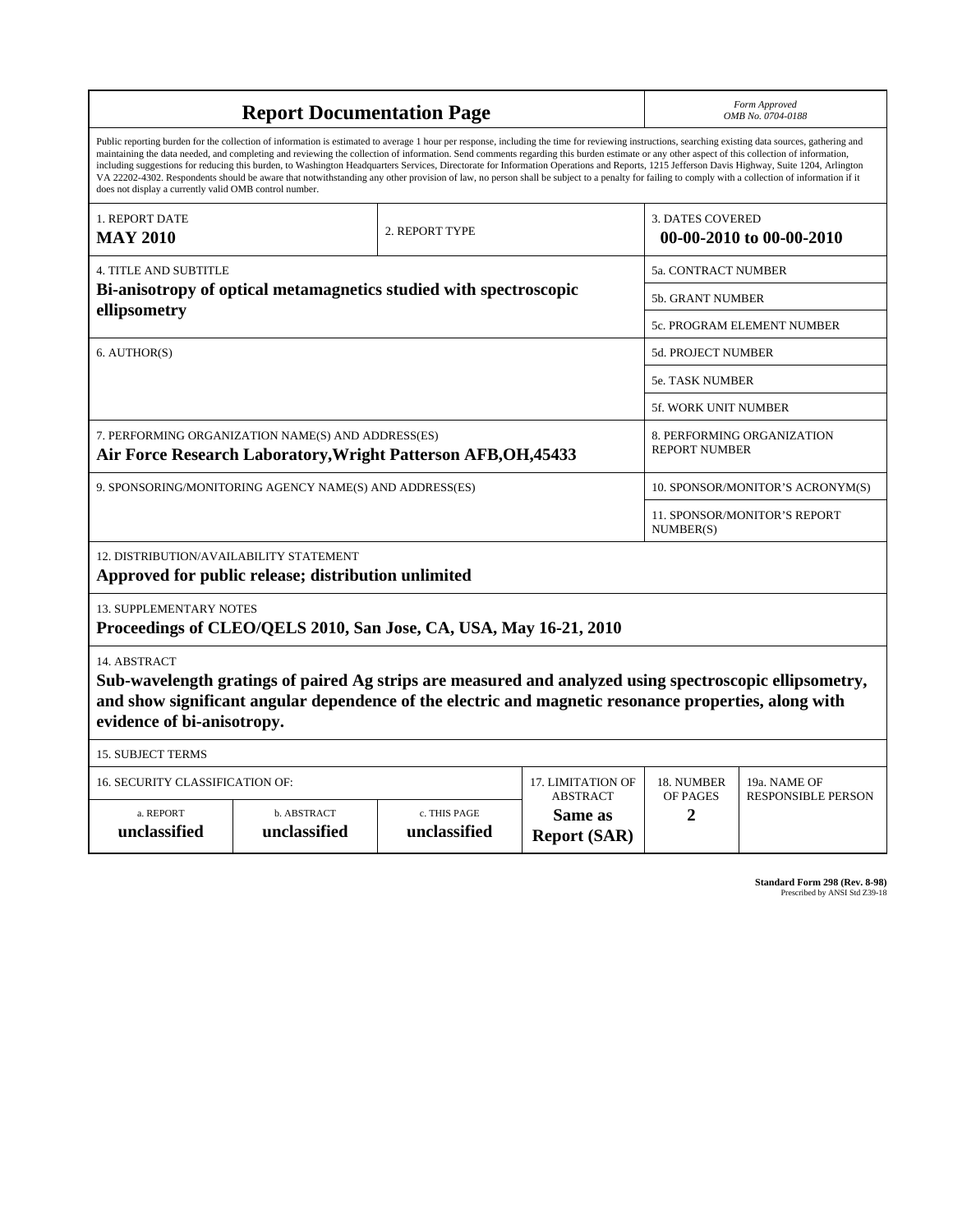## **Bi-anisotropy of optical metamagnetics studied with spectroscopic ellipsometry**

**Vladimir P. Drachev, Tom Tiwald† , Josh Borneman, Shumin Xiao, Alexander V. Kildishev, Vladimir M. Shalaev, and Augustine Urbas‡** 

*Birck Nanotechnology Center and School of Electrical and Computer Engineering, Purdue University, West Lafayette, IN 47907, USA † J.A. Woollam Co., Inc., Lincoln, NE 68508 ‡Air Force Research Laboratory, WPAFB, OH 45433 [vdrachev@ecn.purdue.edu](mailto:vdrachev@ecn.purdue.edu)*

**Abstract**: Sub-wavelength gratings of paired Ag strips are measured and analyzed using spectroscopic ellipsometry, and show significant angular dependence of the electric and magnetic resonance properties, along with evidence of bi-anisotropy.

©2010 Optical Society of America **OCIS codes:** (160.3918) Metamaterials; (260.2130) Physical optics, ellipsometry and polarimetry;

Metamaterials can be considered in general as a bi-anisotropic material where the wave vector is related to not only permittivity and permeability but also to magneto-electric coupling coefficients. The constitutive relations for Maxwell's equations become more sophisticated in this case. They take the form  $[1]$ 

$$
\overline{D} = \overline{\varepsilon} \cdot \overline{E} + \overline{\overline{\xi}} \cdot \overline{H}, \qquad \overline{B} = \overline{\overline{\zeta}} \cdot \overline{E} + \overline{\mu} \cdot \overline{H},
$$

where  $D$  depends on both  $E$  and  $H$ , and so does  $B$  via the corresponding tensors. For the nonzero nondiagonal elements,  $\zeta_{xy} = -\zeta_{yx} = \zeta_{xy} = -\zeta_{yx} = -\zeta_{0}$ *i*  $\zeta_{xy} = -\zeta_{yx} = \zeta_{xy} = -\zeta_{yx} = \frac{i}{c}\zeta_0$ , the bi-anisotropy parameter results in different effective impedances for light directed along the  $+z$  and  $-z$  directions  $Z_{\pm} = \mu_y / \sqrt{n \pm \xi_0^2}$ ;  $n = \sqrt{\varepsilon_x \mu_y - \xi_0^2}$ . Some examples of bi-anisotropic metamaterials have been discussed earlier [2-4] mainly for metamaterials based on split ring resonators.

We study bi-anisotropic properties of metamagnetics based on subwavelength gratings consisting of pairs Ag strips [5]. All the demonstrated metamagnetics in the visible range so far were studied for a normal incidence of light. However the further development of metamaterials for imaging devices requires the accurate prediction and optimal design of material properties for arbitrary angles of light incidence [6]. We use a spectroscopic ellipsometry approach, which potentially enables the retrieval of all principal components of the optical tensors and brings an understanding of new effects and functionality associated with the oblique incidence of light at the interfaces of metamagnetics and negative index materials with usual optical materials.

Spectroscopic ellipsometry enables the measurement of angular and polarization dependences of the magnetic material. Metamaterial prototypes based on sub-wavelength gratings were fabricated by e-beam lithography similar to our previous experimental samples with a negative permeability in the visible range [5]. The negative permeability structure is a periodic array of pairs of silver strips 35x100nm separated by an alumina spacer of 40 nm in thickness. First, the geometry of the periodic thin silver strips is defined by use of an electron beam writer on a glass substrate initially coated with a 15-nm film of indium-tin-oxide (ITO). Then, electron beam evaporation is used to produce a stack of lamellar films. The period is about 250nm and the die size is about  $500x500 \mu m$ . The transmission, reflection, and absorption spectra were measured and also modeled using finite-element method multiphysics (FEM) through commercially available Comsol Multiphysics software. Due to the semi-infinite nature of the strips, a 2D model was used. The transmission ellipsometry spectra at different angles (Fig.1) show that the resonance properties of the paired strips disappear for spectra at 40 and 60 degrees incidence, but is still present for 20 degrees. This is